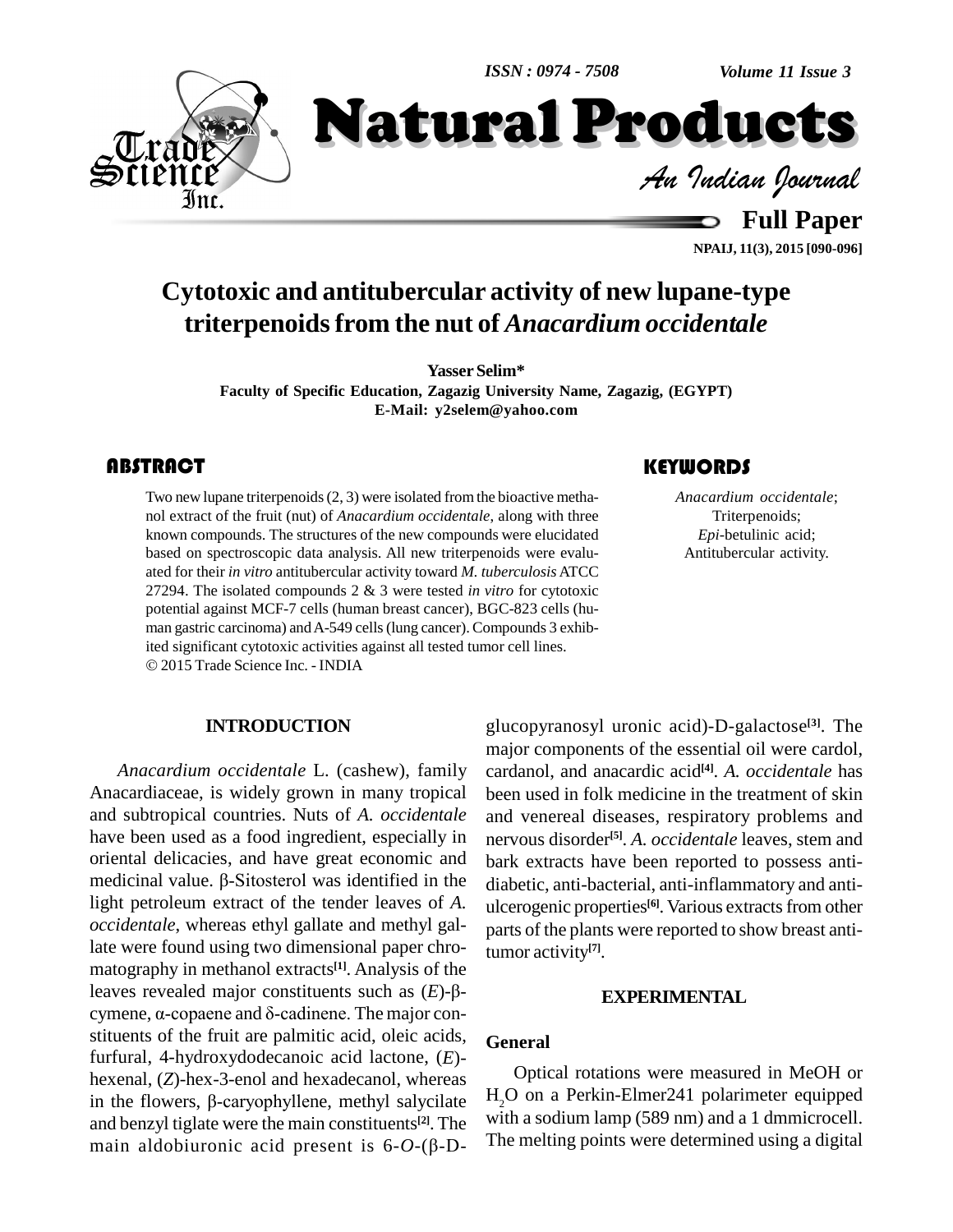melting point apparatus (model IA 8103, Electro thermal Engineering Ltd, Soutthend-on-Sea Essex, UK). IR spectra (KBr) were recorded on a Perkin- Elmer 1650 FT-IR spectrometer. <sup>1</sup>H and <sup>13</sup>C NMR spectra were recorded in CDCl<sub>2</sub> on a Bruker Avance DRX-500 spectrometer (<sup>1</sup>H at 500 MHz and <sup>13</sup>C at com<br>125 MHz), and 2D-NMR experiments were per-<br>formed using Bruker's standard microprograms cryst 125 MHz), and 2D-NMR experiments were per-(XWIN-NMR version 2.6 software). EIMS were recorded on a Micromass TRIO-2000 GC/MS spectrometer, and HREIMS were recorded on a Finnigan/ Thermo Quest MAT 95. TLC was carried out on See Figure 1. precoated silica gel 60 F254 (Merck), and spots were visualized by heating after spraying with 50%  $H_2SO_4$ . Column chromatography was carried out on were visualized by heating after sprayir<br>H<sub>2</sub>SO<sub>4</sub>. Column chromatography was ca<br>silica gel 60 (63–200 μm, Merck).

#### **Plant material**

The nuts of *A. occidentale* L. were collected from a local market in SaudiArabia (May, 2013), authenticated by Prof. Dr. F. Gamal, Head of Botany De partment, Faculty of Science, Zagazig University, Zagazig, Egypt. A herbarium of the plant specimen (voucher number no.YOGA1 / No. BSI/ WC/ Tech/ 2008/69) was submitted at the same institute in Egypt.

#### **Plant extract**

The dried ground seeds of A. occidentale (1.5 kg) were exhaustivelyextracted with petroleum ether, EtOAc and MeOH successively. The extracts were concentrated In vacuo to give yellow solid (12.8 g), yellow brownish solid  $(21.2 g)$  and brown solid  $(15.4 \text{ g})$ , respectively. The MeOH extract  $(12 \text{ g})$  was further partitioned using  $H<sub>2</sub>O$ , MeOH and CHCl<sub>3</sub> (1:

<sup>13</sup>C NMR give seventy 100 mL fractions. Similar fractions as <sup>13</sup>C at combined fractions. Fraction 3 eluted with *n*-hex- 1:1) to give the CHCl<sub>3</sub> extract. The CHCl<sub>3</sub> extract (5 g) was chromatographed on a silica gel column eluting with increasing gradient of *n*-hexane–EtOAc to determined byTLC were pooled together giving six ane/EtOAc (2:1) afforded 1 (22 mg) purified by re crystallization in petroleum ether. Fraction 7 eluted with 100% EtOAc was subjected to further purification by recrystallization in petroleum ether to give 2 (14 mg,  $t_R = 2.4$  min) and 3 (19 mg,  $t_R = 3.8$  min). **1-oxo-2·, <sup>3</sup>·, <sup>6</sup>·-trihydroxylup-12-en-28-oic acid**

**(2)** 1-0x0-2a, 3a, 6a-trinyaroxyiup $(2)$  m.p. 218–220°C

- 
- (2)<br>- m.p. 218–220°C<br>- [a]<sub>D</sub>:+37.2 (*c* 1.00, CHCl<sub>3</sub>)
- m.p. 218–220°C<br>- [a]<sub>D</sub>:+37.2 (c 1.00, CHCl<sub>3</sub>)<br>- R*f*: 0.39 (CHCl<sub>3</sub>–MeOH, 1:1)
- [a]<sub>D</sub>:+37.2 (c 1.00, C<br>- Rf: 0.39 (CHCl<sub>3</sub>–Me<br>- IR (KBr) vcm<sup>-1</sup>: 354 IR (KBr) vcm<sup>-1</sup>: 3541, 2955, 1710, 1635, 1430, 1381, 1294, 1161, 1081, 1036, 941
- <sup>1</sup>H NMR (500 MHz, CDCl<sub>3</sub>): TABLE 1
- 
- <sup>13</sup>C NMR (125 MHz, CDCl<sub>3</sub>): TABLE 1<br>- MS (EI, 70 eV):  $m/z$  (%) = 466 [M 2OH]<sup>+</sup><br>(23), 455[M COOH]<sup>+</sup> (11), 419 [M COOH<sub>3</sub> <sup>-</sup> <sup>1</sup>H NMR (500 MHz, CDCl<sub>3</sub>): TABLE 1<br><sup>-</sup> <sup>13</sup>C NMR (125 MHz, CDCl<sub>3</sub>): TABLE 1<br>- MS (EI, 70 eV): *m*/z (%) = 466 [M – 2OH]<sup>+</sup>  $(23)$ , 455 [M – COOH]<sup>+</sup> (11), 419 [M – COOH<sub>2</sub> + 2OH] <sup>+</sup> (17), 285 (43), 270 (22), 264 (17),204 (100), 136 (3).
- HR-EIMS:  $m/z$  [M]<sup>+</sup> calcd for  $C_{30}H_{44}O_6$ : 500.6662; found: 500.6153.
- Anal. Calcd for  $C_{30}H_{44}O_6$ : C, 71.95; H, 8.85; O, 19.17. Found C, 71.92; H 8.81; O, 19.14 **1-1-P**<sub>44</sub>*C*<sub>30</sub>**·***C***<sub>30</sub><sup>1</sup><sub>44</sub>***C***<sub><sub>6</sub></sub><sup></sup><b>C**<sub>*f*</sub> / *I*<sub>5</sub>*z*<sub>1</sub>*z*<sub>1</sub>*z*<sub>1</sub>*z*<sub>1</sub>*z*<sub>1</sub>*z*<sub>1</sub>*z*<sub>1</sub>*z*<sub>1</sub>*z*<sub>1</sub>*z*<sub>1</sub>*z*<sub>1</sub>*z*<sub>1</sub>*z*<sub>1</sub>*z*<sub>1</sub>*z*<sub>1</sub>*z*<sub>1</sub>*z*<sub>1</sub>*z*<sub>1</sub>*z*<sub>1</sub>*z*<sub>1</sub>*z*<sub>1</sub>*z*<sub>1</sub>*z*<sub>1</sub>*z*<sub>1</sub>*z*<sub>1</sub>*z*<sub>1</sub>

# **oic acid (3)** 1-0x0-2a, 3a, 6a, 27-tetranyar<br>oic acid (3)<br>- m.p. 214–216°C





 *Indian Journal* Natural Products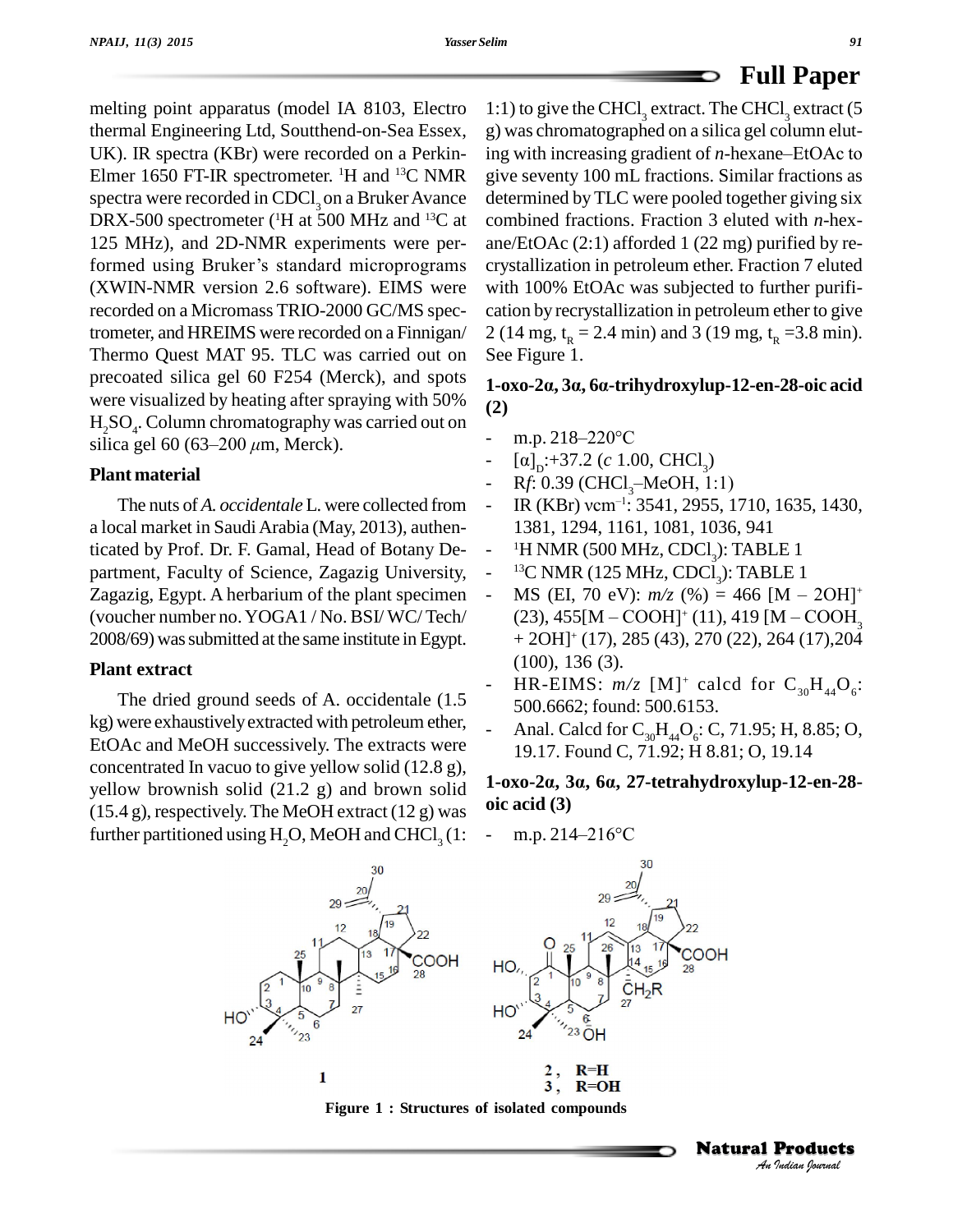| <b>Positions</b> | $\boldsymbol{2}$         |           | $\mathbf{3}$            |                     |
|------------------|--------------------------|-----------|-------------------------|---------------------|
|                  | $\rm ^1H$                | $^{13}$ C | $\boldsymbol{H}^1$      | $\overline{^{13}}C$ |
| $\mathbf{1}$     |                          | 211.2     |                         | 214.6               |
| $\sqrt{2}$       | 4.3 $dd(12.1, 10.6)$     | 79.1      | 3.5 $dd(11.2, 6.8)$     | 78.2                |
| $\sqrt{3}$       | 3.58d(2.5)               | 91.6      | 3.44d(3.12)             | 91.6                |
| $\overline{4}$   |                          | 35.9      |                         | 36.2                |
| $\sqrt{5}$       | 1.5m                     | 51.3      | 1.52m                   | 51.8                |
| $\boldsymbol{6}$ | 3.27 br s                | 68.4      | 3.19 br s               | 68.8                |
| $\boldsymbol{7}$ | 1.64m, 1.32m             | 42.8      | 1.66m, 1.39m            | 44.2                |
| $\,8\,$          | $\overline{\phantom{a}}$ | 29.1      |                         | 48.7                |
| $\overline{9}$   | 1.61m                    | 37.4      | 1.54m                   | 37.4                |
| 10               |                          | 41.9      |                         | 40.7                |
| 11               | 2.11m, 1.72m             | 24.3      | 2.21m, 1.72m            | 24.9                |
| 12               | $5.82$ (dd2.1,8.2)       | 123.6     | 5.76(dd1.7,8.5)         | 124.1               |
| 13               |                          | 142.3     |                         | 140.1               |
| 14               |                          | 27.6      |                         | 57.1                |
| 15               | 1.28m, 1.13m             | 24.2      | 1.28m, 1.13m            | 46.1                |
| 16               | 1.61m, 1.36m             | 23.6      | 1.61m, 1.36m            | 44.2                |
| 17               |                          | 46.7      |                         | 46.7                |
| 18               | $2.51$ (dd $3.2, 8.1$ )  | 41.2      | $2.51$ (dd $3.2, 8.1$ ) | 42.1                |
| 19               | 2.23d                    | 49.3      | 2.23d                   | 48.3                |
| 20               |                          | 141.2     |                         | 142.3               |
| 21               | 1.61m, 1.42m             | 27.3      | 1.61m, 1.42m            | 27.3                |
| $22\,$           | 1.83m, 1.53m             | 31.9      | 1.83m, 1.53m            | 30.5                |
| 23               | 1.02s                    | 23.6      | 0.99s                   | 23.2                |
| 24               | 1.02s                    | 23.6      | 0.99s                   | 23.2                |
| $25\,$           | 1.04s                    | 16.5      | 1.02s                   | 16.2                |
| 26               | 1.66s                    | 17.5      | 1.61s                   | 17.5                |
| $27\,$           | 1.31s                    | 25.7      | 2.39m, 3.13m            | 65.4                |
| $28\,$           |                          | 180.2     |                         | 182.5               |
| 29               | 5.11 br s, 4.91 br s     | 110.1     | 5.12 br s, 4.63 br s    | 111.4               |
| 30               | 1.82s                    | 23.8      | 1.77s                   | 24.1                |
| $2-OH$           | 2.85                     |           | 2.81                    |                     |
| $3-OH$           | 3.51                     |           | 3.58                    |                     |
| $6-OH$           | 3.51                     |           | 3.58                    |                     |

|  | TABLE 1: NMR spectroscopic data of isolated compounds in CDCl, |  |  |  |
|--|----------------------------------------------------------------|--|--|--|
|--|----------------------------------------------------------------|--|--|--|

- [a]<sub>D</sub>:+39.1 (c 1.00, C<br>- Rf: 0.32 (CHCl<sub>3</sub>–Me<br>- IR (KBr) vcm<sup>-1</sup>: 349
- <sup>6-OH</sup><br>
 [a]<sub>D</sub>:+39.1 (c 1.00, CHCl<sub>3</sub>)<br>
 R*f*: 0.32 (CHCl<sub>3</sub>–MeOH, 1:1)
- IR (KBr) vcm<sup>-1</sup>: 3491, 2968, 1720, 1648, 1632, -1561, 1458, 1373, 1290, 1247, 1229, 1172, 1042, 971
- <sup>1</sup>H NMR (500 MHz, CDCl<sub>3</sub>): TABLE 1
- <sup>13</sup>C NMR (125 MHz, CDCl<sub>3</sub>): TABLE 1
- *I* IF NMR (500 MHz, CDCl<sub>3</sub>): TABLE 1<br>
 <sup>13</sup>C NMR (125 MHz, CDCl<sub>3</sub>): TABLE 1<br>
 MS (EI, 70 eV):  $m/z$  (%) = 482 [M 2OH]<sup>+</sup><br>
(11),471[M COOH]<sup>+</sup> (24), 435 [M COOH<sub>3</sub><br> **Natural Products** <sup>13</sup>C NMR (125 MHz, CDCl<sub>3</sub><br>MS (EI, 70 eV): *m/z* (%) =<br>(11),471[M – COOH]<sup>+</sup> (24),  $(11), 471[M - COOH]$ <sup>+</sup> (24), 435 [M – COOH<sub>3</sub>

+ 2OH] <sup>+</sup> (17), 288 (54), 270 (24), 264 (13),204 (100),179(11), 149 (3).

- HR-EIMS:  $m/z$  [M]<sup>+</sup> calcd for  $C_{30}H_{44}O_7$ : 516.6659; found: 516.6171.
- Anal. Calcd for  $C_{30}H_{44}O_7$ : C, 69.72; H, 8.58; O, 21.67. Found C, 69.71; H, 8.55; O, 21.64

#### + **Antitubercular activity**

Antitubercular activities of compounds 2 and 3

#### Natural Products  $\subset$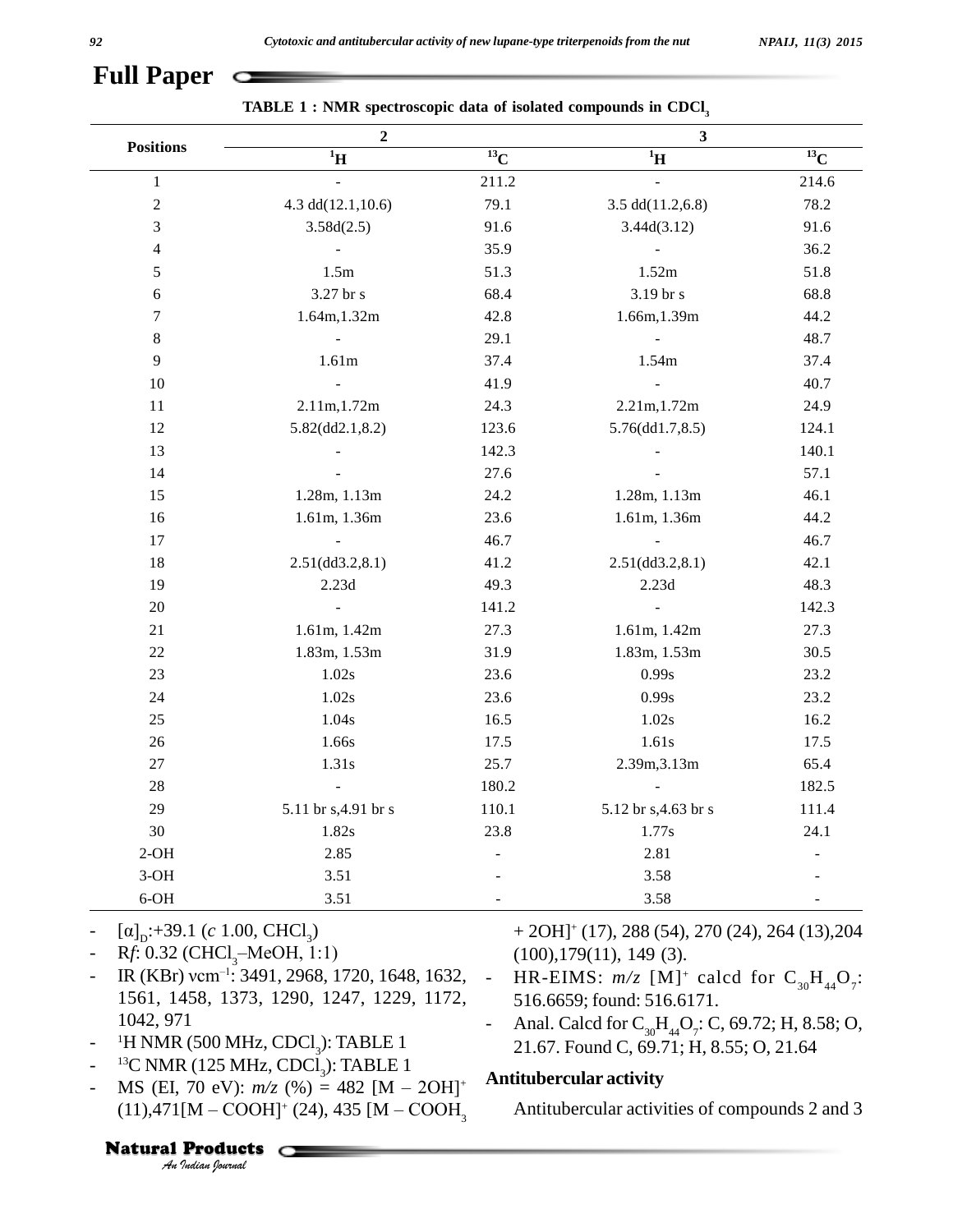were assessed against *M. tuberculosis*  $H_{37}Rv$  ATCC 27294 using the micro plate Alamar blue assay (MABA)<sup>[8]</sup>. The minimal inhibitory concentration judge t (MIC) of the compound was defined as the concentration necessary to inhibit 90% of the mycobacterial growth in sterile 96-well plates (Falcon 3072; Becton Dickinson, Lincoln Park, NJ). Fluorescence<br>was measured in a Spectrafluor Plus<br>micro-fluorimeter (Tecan) in bottom reading mode, **Chem** was measured in a Spectrafluor Plus with excitation at 520 nm and emission at 590 nm. A micro-fluorimeter (Tecan) in bottom reading mode,<br>with excitation at 520 nm and emission at 590 nm. A<br>sample with a MIC value <125  $\mu$ g/mL was defined as active against *M*. *tuberculosis* **[9]**. As a standard control, the MIC value of isoniazid was determined<br>on each microplate. The acceptable MIC of isoniazid<br>ranged from 0.015 to 0.05  $\mu g/mL^{[8]}$ . on each microplate. The acceptable MIC of isoniazid ranged from  $0.015$  to  $0.05 \mu g/mL<sup>[8]</sup>$ .

#### **In vitro cytotoxicity assay**

The isolated compounds 2 & 3 were subjected to cytotoxic evaluation against A-549 cells (lung cancer), BGC-823 cells (human gastric carcinoma) and MCF-7 cells(human breast cancer) which, were obtained from Thessaloniki, Institute of Medical Science, Greece by employing the revised MTT method as described in the literature<sup>[10]</sup>. Doxorubicin was used as the positive control. All tumor cell lines were cultured on RPMI-1640 medium supple-<br>mented with 10% fetal bovine serum, 100 U mL<sup>n</sup><sup>1</sup> at  $\delta_1$ <br>penicillin and 100 µg/mL streptomycin in 25 cm<sup>3</sup> mented with 10% fetal bovine serum, 100 U mL<sup>"1</sup> at  $\sigma_H \sim 2.5$ <br>penicillin and 100  $\mu$ g/mL streptomycin in 25 cm<sup>3</sup> in additive flasks at 37 °C in humidified atmosphere with 1.02, 1. 50% CO<sub>2</sub>. For the cytotoxicity tests, cells in expo- $\frac{1}{5}$ nential growth stage were harvested from culture by  $\frac{[O_H]^{1.82}}{23.8, 11}$ <br>trypsin digestion and centrifuging for 3 min, and then 23.8, 11<br>resuspended in fresh medium at a cell density of 5 × trypsin digestion and centrifuging for 3 min, and then 23.8, 110.1, 141.2] and one carbonyl group  $[\delta_{\rm c} 180.2]$  $10<sup>4</sup>$  cells per mL. The cell suspension was dispensed  $\frac{1}{2}$ resuspended in fresh medium at a cell density of  $5 \times 10^4$  cells per mL. The cell suspension was dispensed<br>into a 96-well microplate at 100  $\mu$ L per well, and incubated in humidified atmosphere with 50% CO<sub>2</sub> The prointo a 96-well microplate at 100  $\mu$ L per well, and the<br>incubated in humidified atmosphere with 50% CO<sub>2</sub> that<br>at 37 °C for 24 h, and then treated with the comincubated in humidified atmosphere with 50% CO<sub>2</sub> th<br>at 37 °C for 24 h, and then treated with the com-<br>pounds at various concentrations (10, 50, 100  $\mu$ M). at 37 °C for 24 h, and then treated with the compounds at various concentrations (10, 50, 100  $\mu$ M).<br>After 48 h of treatment, 50  $\mu$ L of 1 mg/mL MTT solution was added to each well, and further incu-<br>bated for 4 h. The cells in each well were then solu-<br>bilized with DMSO (100  $\mu$ L for each well) and the analys bated for 4 h. The cells in each well were then solu optical density (OD) was recorded at 570 nm. All drug doses were tested in triplicate and the  $IC_{50}$  values were derived from the mean OD values of the triplicate tests *versus* drug concentration curves. The

50% inhibition concentration (IC<sub>50</sub> value) was determined by curve fitting and was used as criteria to 50% inhibition concentration (IC<sub>50</sub> value) was determined by curve fitting and was used as criteria to judge the cytotoxicity (active:  $IC_{50} \ge 20 \mu M$ ; moderately active:  $20 \mu M < IC_{50} \le 80 \mu M$ ; not active:  $IC_{50}$ judge the cytot<br>ately active: 20<br>> 80 μM).

#### **RESULTSAND DISCUSSIONS**

#### **Chemistry**

*An*methylene and displayed instead to carbonylsignals *Indian Journal* at  $\delta_{\rm H}$  2.85 (br s, 2-OH) and  $\delta_{\rm H}$  3.51 (br s, 3, 6-OH), From the methanol, extract compound 2 was obtained as colorless needles, mp  $218-220$  °C. Its molecular formula was determined to be  $C_{30}H_{44}O_6$ by positive mode HR-EIMS {[M] <sup>+</sup>*m/z* 500.6153; calcd 500.6662). The ion at  $m/z$  270 corresponding to the molecular formula  $C_{15}H_{25}O_4^+$  indicated three hydroxyl groups were seemed to be located in the two rings A and B. The IR spectrum displayed the two rings A and B. The IR spectrum displayed the absorptions for OH  $(3541 \text{ cm}^{-1})$ , C=O  $(1710 \text{ cm}^{-1})$ absorptions for OH (3541 cm<sup>-1</sup>), C=O (17)<br>and C=C (1635 cm<sup>-1</sup>) groups. The <sup>13</sup>C NM and C=C  $(1635 \text{ cm}^{-1})$  groups. The <sup>13</sup>C NMR spectrum (TABLE 1) of 2 revealed thirteen carbon sig nals, which were deduced as six methyl, seven methylene, five methine, eight quaternary carbons, three secondary alcohols and one carboxylic acid. The <sup>1</sup>H NMR spectrum of 2 showed an olefinic proton secondary alcohols and one carboxylic acid. The  $H$  NMR spectrum of 2 showed an olefinic proton signal ( $\delta$ <sub>H</sub> 5.82, dd), three secondary alcohol groups <sup>1</sup>H NMR spectrum of 2 showed an olefinic proton signal ( $\delta_H$  5.82, dd), three secondary alcohol groups at  $\delta_H$  2.85 (br s, 2-OH) and  $\delta_H$  3.51 (br s, 3, 6-OH), in addition to six tertiary methyl groups  $[\delta_c 1.02, 1.02$ 1). From the NMR spectra, an isopropenyl group *M*H 1.82, 1.04, 1.31, 1.66, 1.82 (each 3H, s)] (TABLE 1). From the NMR spectra, an isopropenyl group [ $\delta$ <sub>π</sub> 1.82 (3H, s), 5.11 (1H, br s), 4.91 (1H, br s);  $\delta$ <sub>c</sub> were observed, suggested 2 to be a pentacyclic triterpene of the lupane family **[11, 12]**.Assignments of the <sup>1</sup>H and <sup>13</sup>C signals by 2D NMR spectra revealed that 2 was an analogue of lup-12-en-28-oic acid. The presence of the double bond at C-12 was confirmed by the chemical shifts of C-12 ( $\delta$ <sub>c</sub> 123.6) and The presence of the double bond at C-12 was confirmed by the chemical shifts of C-12 ( $\delta_c$  123.6) and C-13 ( $\delta_c$  142.3), characteristic of a "<sup>12</sup> skeleton<sup>[13]</sup>. The remaining signal was characteristic for the oxygenat The remaining signal was characteristic for the oxygenated carbons, C-1 ( $\delta_c$  211.2). The <sup>13</sup>C NMR analyses showed, no resonance for any oxygenated analyses showed, no resonance for any oxygenated<br>methylene and displayed instead to carbonyl signals<br>at  $\delta_c$  180.2 indicated, a carbon atom bearing two oxygen, were assigned to a carboxyl groups at the C-28 positions. Based on the HMBC spectrum (Fig-

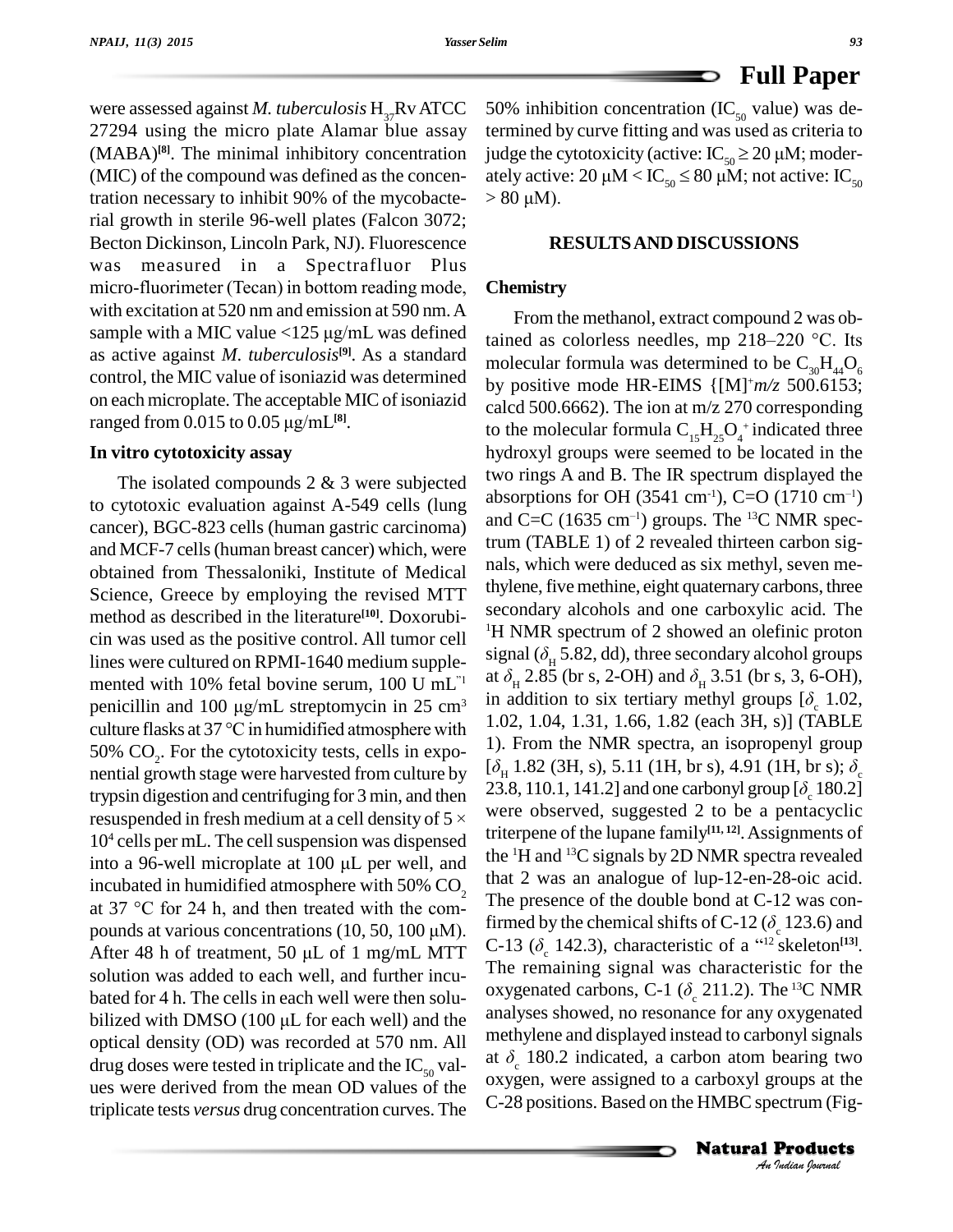

**Figure 2 : HMBC correlation of compounds 2 and 3**

nature with high *J* values indicated, the three hy- stru *I* value<br>*Indian D* value<br>*I* value *I*<br>*I* **Products**<br>*Indian Iournal* **Example 2 : HMBC correlation of co**<br>ure 2), in which the H-18  $[\delta_{\rm H}$ , 2.51(dd,  $J = 3.28.1$  Co<br>Hz)] exhibited a correlation with the carboxyl group 214–2<br>( $\delta_c$  180.2)<sup>[14]</sup>. <sup>13</sup>C NMR showed, the one downfield to be C Hz)] exhibited a correlation with the carboxyl group **[14]**. <sup>13</sup>C NMR showed, the one downfield Hz)] exhibited a correlation with th<br> $(\delta_c 180.2)^{[14]}$ . <sup>13</sup>C NMR showed, th<br>quaternary carbon signal at  $\delta_c$ , 211 quaternary carbon signal at  $\delta_{c}$ , 211.2 (C-1) and one downfield methine carbon signal  $79.1$  (C-2) showed the presence of ketonic and one hydroxyl function ality in the molecule<sup>[15]</sup>. The location of the ketone ses. T ality in the molecule<sup>[15]</sup>. The location of the ketone ses.<br>group at C-1 was confirmed by the HMBC correla-<br>tions of H<sub>3</sub>-25 ( $\delta$ <sub>H</sub> 1.04) with C-1 ( $\delta$ <sub>c</sub> 211.2) and of 3.19 group at C-1 was confirmed by the HMBC correla-<br>tions of H<sub>3</sub>-25 ( $\delta_H$  1.04) with C-1 ( $\delta_c$  211.2) and of 3.19 br s)<br>H-2 ( $\delta_H$  4.3) with C-1 ( $\delta_c$  211.2). Also, the HMBC that the hy tions of H<sub>3</sub>-25 ( $\delta_H$  1.04) with C-1 ( $\delta_c$  211.2) and of 3.19 bi<br>H-2 ( $\delta_H$  4.3) with C-1 ( $\delta_c$  211.2). Also, the HMBC that the<br>correlations of H-3 ( $\delta_H$  3.58) with C-2 ( $\delta_c$  79.1) and are α-s H-2 ( $\delta_H$  4.3) with C-1 ( $\delta_c$  211.2). Also, the HMBC that correlations of H-3 ( $\delta_H$  3.58) with C-2 ( $\delta_c$  79.1) and are the correlations of H-2 ( $\delta_H$  4.3) and H-3 ( $\delta_H$  3.58) wer correlations of H-3 ( $\delta_H$  3.58) with C-2 ( $\delta_c$  79.1) and are<br>the correlations of H-2 ( $\delta_H$  4.3) and H-3 ( $\delta_H$  3.58) we<br>with C-24 ( $\delta$  23.6) indicated that the two hydroxyl the groups should be located at C-2 and C-3 **[16]**. In addition, the primary alcohol at C-6 confirmed by HMBC showed long-range correlations with C-8 ( $\delta_{\rm c}$  48.7), groups should be located at C-2 and C-3<sup>[16]</sup>. In addi-<br>tion, the primary alcohol at C-6 confirmed by HMBC showed<br>correlations with C-8 ( $\delta_c$  29.1), C-13 ( $\delta_c$  142.3), C- C-14 (<br>14 ( $\delta_c$  47.6), and C-15 ( $\delta_c$  24.2). W correlations with C-8 ( $\delta_{\rm c}$  29.1), C-13 ( $\delta_{\rm c}$  142.3), C- C-14 (<br>14 ( $\delta_{\rm c}$  47.6), and C-15 ( $\delta_{\rm c}$  24.2). While the C-27 The pr<br>methyl protons at  $\delta_{\rm c}$  1.02 showed, correlations with firmed suggested, methyl group was attached toC-14 (Figur C-14 ( $\delta$ c 27.6), C-15 ( $\delta$ c 24.2), and C-16 ( $\delta$ c 23.6) C-13<br>suggested, methyl group was attached to C-14 (Figur spectr<br>2). The <sup>13</sup>C NM R signals at C-2 ( $\delta$ c 79.1), C-3 ( $\delta$ c Hz), I suggested, methyl group was attached to C-14 (Figur spectra<br>2). The <sup>13</sup>C NM R signals at C-2 ( $\delta$ c 79.1), C-3 ( $\delta$ c Hz), H<br>91.6) and C-6 ( $\delta$ c 68.4) and its corresponding br s), s 91.6) and C-6 ( $\delta$ c 68.4) and its corresponding methine proton signals at H-2 ( $\delta$ <sub>H</sub> 4.3 dd, *J* = 12.1, 10.6 Hz), H-3 ( $\delta$ <sub>H</sub> 3.58 d, *J* = 2.5 Hz) and H-6 ( $\delta$ <sub>H</sub> 3.27 brs), suggested the hydroxyl groups at C-2, C- thre 10.6 Hz), H-3 ( $\delta_H$  3.58 d,  $J = 2.5$  Hz) and H-6 ( $\delta_H$  the MS<br>3.27 br s), suggested the hydroxyl groups at C-2, C- three h<br>3 and C-6 are  $\alpha$ -substituted. In addition, the splitting the tw 3 and C-6 are  $\alpha$ -substituted. In addition, the splitting the tv nature with high J values indicated, the three hystruct droxyl groups at  $\alpha$  position<sup>[17, 18]</sup>. Based on the data 27-tet nature with high *J* values indicated, the three hy-<br>droxyl groups at  $\alpha$  position<sup>[17, 18]</sup>. Based on the data 27<br>above, compound 2 was designated as  $1-\alpha x_0-2\alpha$ , 3 $\alpha$ , droxyl groups at  $\alpha$  position<sup>[17, 18]</sup>. Based o<br>above, compound 2 was designated as 1-o<br>6 $\alpha$ -trihydroxylup-12-en-28-oic acid.

group at C-1 was confirmed by the HMBC correla- nance at H-2 ( $\delta_{\rm H}$  3.5 dd), H-3( $\delta_{\rm H}$  3.44 d), H-6 ( $\delta_{\rm H}$ 14 ( $\delta_c$  47.6), and C-15 ( $\delta_c$  24.2). While the C-27 The presence of the double bond at C-12 was conmethyl protons at  $\delta_c$  1.02 showed, correlations with firmed by the chemical shifts of C-12 ( $\delta_c$  123.9) and C-14 ( $\$  $214-216$ °C. Its molecular formula was determined to be  $\text{C}_{30}\text{H}_{44}\text{O}_7$  by positive mode HR-EIMS { [M]+ $m/$ *z* 516.6171), indicating16 mass unitslarger than that of 2,suggesting replacement of the hydrogen of 2 by an OH in 3 and was confirmed by <sup>13</sup>C NMR analy ses. The methine proton from <sup>13</sup>C NMR spectra resoan OH in 3 and was confirmed by <sup>13</sup>C NMR analyses. The methine proton from <sup>13</sup>C NMR spectra resonance at H-2 ( $\delta$ <sub>H</sub> 3.5 dd), H-3( $\delta$ <sub>H</sub> 3.44 d), H-6 ( $\delta$ <sub>H</sub> ses. The methine proton from <sup>13</sup>C NMR spectra reso-<br>nance at H-2 ( $\delta_{\rm H}$  3.5 dd), H-3( $\delta_{\rm H}$  3.44 d), H-6 ( $\delta_{\rm H}$ <br>3.19 br s) and 2H-27 ( $\delta_{\rm H}$ 2.39m,3.13m) suggesting that the hydroxyl groups at C-2, C-3, C-6 and C-27 3.19 br s) and 2H-27 ( $\delta_{\text{H}}$ 2<br>that the hydroxyl groups a<br>are  $\alpha$ -substituted<sup>[17,18]</sup>. The **[17,18]**. The <sup>1</sup>H and <sup>13</sup>C NMR data were closely related to those of 2. The position of the C-27 hydroxyl group was established from the were closely related to those of 2. The position of<br>the C-27 hydroxyl group was established from the<br>HMBC data, in which the H-27b proton at  $\delta_{\rm H}$  3.13 the C-27 hydroxyl group was established from the HMBC data, in which the H-27b proton at  $\delta_{\rm H}$  3.13 showed long-range correlations with C-8 ( $\delta_{\rm c}$  48.7), C-14 ( $\delta_{\rm c}$  57.1), C-15 ( $\delta_{\rm c}$  46.1), and C-16 ( $\delta$ C-14 ( $\delta_c$  57.1), C-15 ( $\delta_c$  46.1), and C-16 ( $\delta_c$  44.2). C-13 ( $\delta_c$  144.9). The methine proton from <sup>13</sup>C NMR firmed by the chemical shifts of C-12 ( $\delta_c$  123.9) and<br>C-13 ( $\delta_c$  144.9). The methine proton from <sup>13</sup>C NMR<br>spectra resonance at H-2 ( $\delta_H$  3.58, dd, *J* = 11.2, 6.8 C-13 ( $\delta_c$  144.9). The methine proton from <sup>13</sup>C NMR<br>spectra resonance at H-2 ( $\delta_H$  3.58, dd, *J* = 11.2, 6.8<br>Hz), H-3 ( $\delta_H$  3.44, d, *J* = 3.12 Hz) and H-6 ( $\delta_H$  3.19 br s), suggesting that the hydroxyl groups at  $C-2$ ,  $C-$ Hz), H-3 ( $\delta_{\rm H}$  3.44, d, J = 3.12 Hz) and H-6 ( $\delta_{\rm H}$  3.19 3, C-6 and C-27 are  $\alpha$ -substituted<sup>[17, 18]</sup>. In addition, the MS fragmentation at *m/z* 270 indicated that the three hydroxyl groups were seemed to be located in<br>the two rings A and B (Figure 3). Therefore, the<br>structure of 3 was elucidated as  $1-\alpha x - 2\alpha$ ,  $3\alpha$ ,  $6\alpha$ , the two rings A and B (Figure 3). Therefore, the 27-tetrahydroxylup-12-en-28-oic acid.

Compound 3 obtained as colorless needles, mp

Besides compounds 2 and 3, three known com pounds were isolated from *A. occidentale* namely,

Natural Products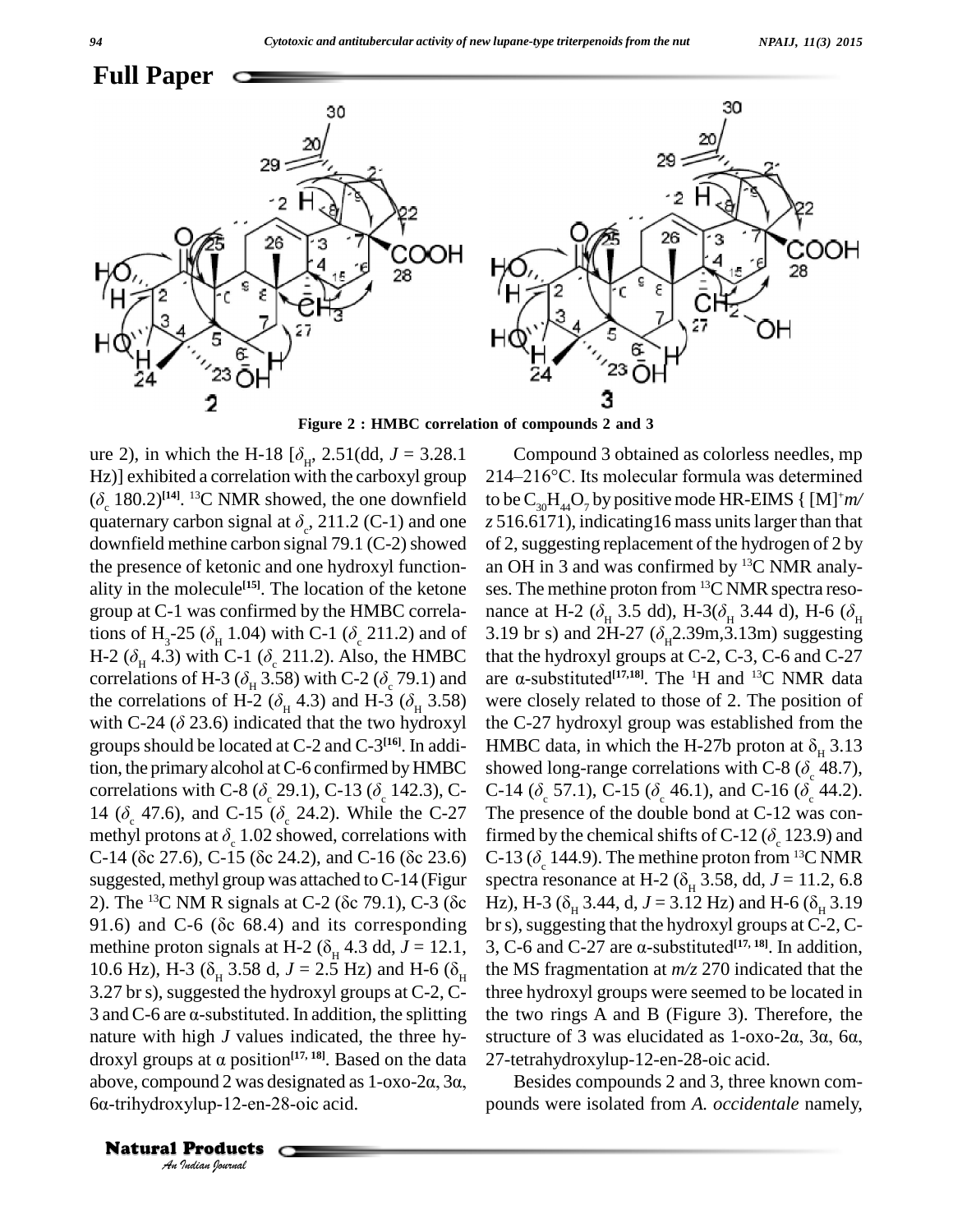

 $m/z$  288 **Figure 3 : Mass fragmentation patterns of 3**

| TABLE 2 : Vitro antitubercular values of Compounds 2 & 3 determined by MABA |  |  |
|-----------------------------------------------------------------------------|--|--|
|-----------------------------------------------------------------------------|--|--|

| Compound  | Molecular formula | MIC (µq/mL) |
|-----------|-------------------|-------------|
|           | $C_{30}H_{44}O_6$ | 31.25       |
|           | $C_{30}H_{44}O_7$ | 62.50       |
| Isoniazid |                   | 0.03        |

| <b>Compound</b> | Molecular formula |      | $IC_{50}$ MCF-7 BGC-823 A-549 |      |  |
|-----------------|-------------------|------|-------------------------------|------|--|
|                 | $C_{30}H_{44}O_6$ | 33.1 | 30.2                          | 29.8 |  |
|                 | $C_{30}H_{44}O_7$ | 13.9 | 11.2                          |      |  |
| Doxorubicin     |                   | 18.2 |                               |      |  |

Doxorubicin activities are expressed as IC50 values and<br>100  $\mu$ M.<br>3-*epi*-betulinic acid (1)<sup>[19]</sup>, *a*-amyrin<sup>[20]</sup> and *β*. values and those of comparison that  $[20]$  and  $\beta$ -sito- *vitra* <u>Doxorubicin</u><br>Doxorubicin<br>100 µM.

sterol<sup>[21]</sup>. The structures of the known compounds and were determined by a combination of spectroscopic analysis and comparison with previously reported data.

#### **Antitubercular activity**

pounds, which have been isolated from plant ex-<br>lines  $(20 \mu M < ICS0 \le 50 \mu M)$ . The Triterpenoids 2 tracts, were an attractive source of new drugs. On this basis, the antitubercular activities of compounds 2 and3 were assessed against *M. tuberculosis*ATCC 27294<sup>(8)</sup>, using the micro plate Alamar Blue assay<br>
(MABA). This methodology is non-toxic. These re-<br>
sults showed that MICs 31.25 µg D mL for com-(MABA). This methodology is non-toxic. These re-<br>sults showed that MICs  $31.25 \mu g D \text{ mL}$  for com-<br>pound 2 and 62.50 $\mu g D \text{ mL}$  for compound 3 (TABLE 2).

### **Cytotoxic activity**

Compounds 2 & 3 were evaluated for their *in*

respectively. Triterpenoids 2 showed moderate cy-<br>Based on the previous literatures, bioactive com-<br>totoxic activities against all assayed three tumor call *vitro* cytotoxic potential against three tumor cell lines and the results were summarized in TABLE 3. Triterpenoids 3 exhibited significant cytotoxicity against MCF-7 cells (human breast cancer), BGC- 823 cells (human gastric carcinoma) and A-549 cells (lung cancer), with IC<sub>50</sub> values of 13.9, 11.2 and 7.5, totoxic activities against all assayed three tumor cell respectively. Triterpenoids 2 showed moderate cy-<br>totoxic activities against all assayed three tumor cell<br>lines (20  $\mu$ M < IC50 ≤ 50  $\mu$ M). The Triterpenoids 2 & 3 isolated from *A. occidentale* shared the same basic skeletal structure with a wide variety of side chains. Due to their intrinsic structural variety and impressive biological activities, we suggest that the increasing of hydroxy group might strengthen the cytotoxic action.

#### **CONCLUSION**

In conclusion, two new lupane-type triterpenoids